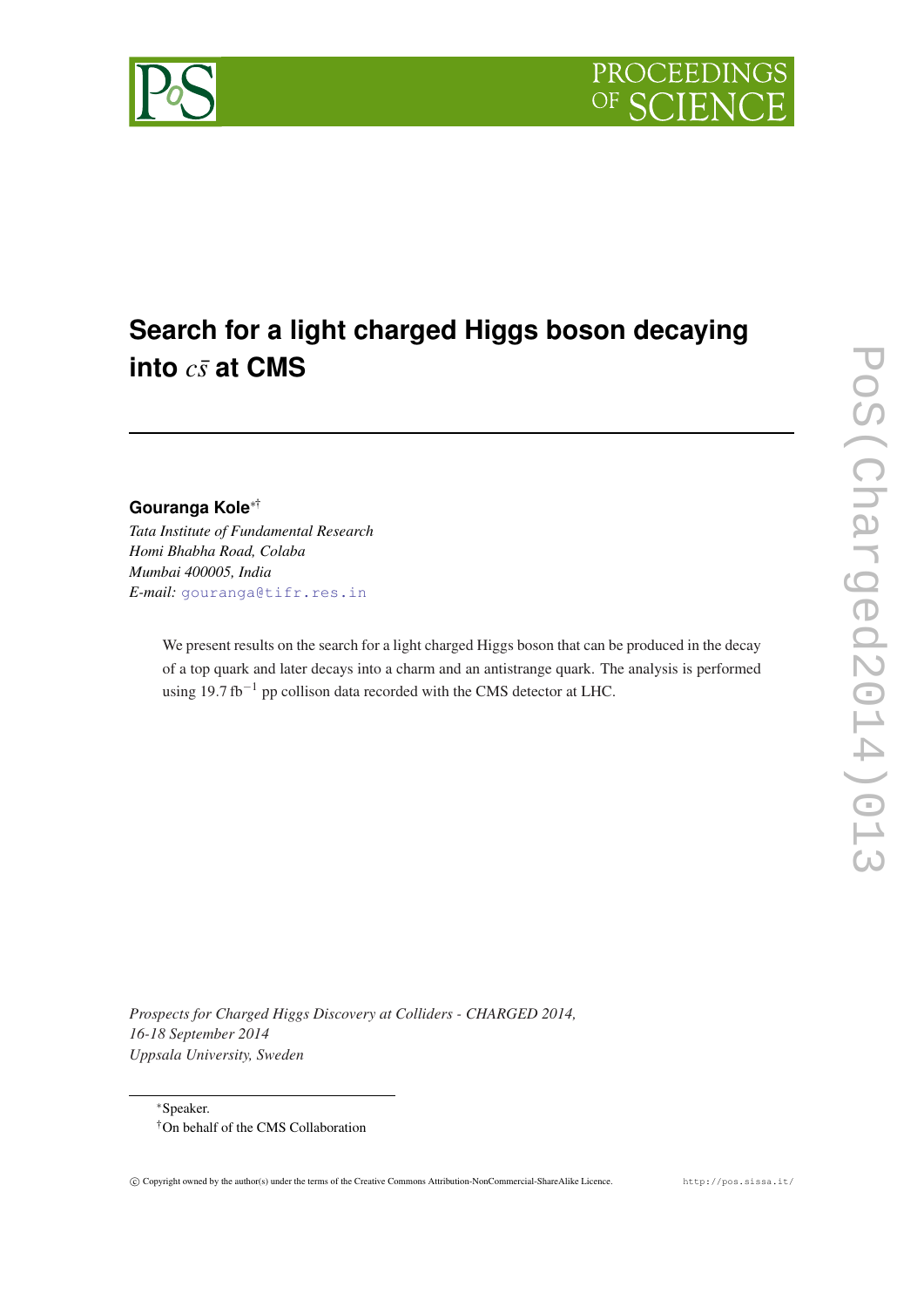#### 1. Introduction

A Higgs boson has recently been discovered by ATLAS [\[1\]](#page-5-0) and CMS [[2](#page-5-0)] with a mass close to 125GeV and properties, within uncertainties of the available data, consistent with those expected from the standard model (SM). Although this would complete the SM, still the latter cannot be the full story having many missing links such as dark matter, baryon asymmetry and gravity. Several extensions to the SM have been proposed to address these inconsistent features. The minimal supersymmetric standard model (MSSM) is one such model that contains two Higgs doublets, resulting in five physical Higgs states: a light and heavy *CP*-even *h* and *H*, a *CP*-odd *A*, and two charged Higgs bosons  $H^{\pm}$ . At tree level, the MSSM Higgs sector can be expressed in terms of two parameters, which are usually chosen to be the mass of the *CP*-odd Higgs boson (*mA*) and the ratio of the vacuum expectation values of the two Higgs doublets (tan  $\beta$ ).

The lower limit on the charged Higgs boson mass is 78.6GeV, as determined by LEP experiments [\[3,](#page-5-0) [4\]](#page-5-0). If the mass of the charged Higgs boson is smaller than the mass difference between the top and the bottom quarks, the top can decay via  $t \to H^+b$ . For tan  $\beta < 1$ , the charged Higgs boson preferentially decays to a charm and an antistrange quark  $(c\bar{s})$ . In the two Higgs doublet model of type I and Y the branching fraction  $\mathcal{B}(H^+ \to c\bar{s})$  is larger than 10% for any value of tan  $\beta$ , while in type II and X it can reach up to 100% for tan  $\beta$  < 1 [[5](#page-5-0)]. In this study, we assume  $\mathscr{B}(H^+ \to c\bar{s})$  to be 100%. Recently ATLAS has set an upper limit on  $\mathscr{B}(t \to H^+b)$  between 5% and 1% for charged Higgs masses in the range 90-150 GeV [[6](#page-5-0)].

The presence of the  $t \to H^+b$ ,  $H^+ \to c\bar{s}$  decay channel alters the event yield for  $t\bar{t}$  pairs having hadronic jets in the final state, compared to the SM prediction. The search for a charged Higgs boson is thus sensitive to the decays of the top pairs  $t\bar{t} \to H^{\pm}bW^{\mp}\bar{b}$  and  $t\bar{t} \to H^{\pm}bH^{\mp}\bar{b}$ , where the charged Higgs boson decays into a charm and an antistrange quark. We perform a model independent search [[7](#page-5-0)] for the charged Higgs boson in the  $t\bar{t} \to H^{\pm}bW^{\mp}\bar{b} \to \mu + E_T^{\text{miss}} + \text{jets}$  final state, where the *W* boson decays to a muon and a neutrino (leading to missing transverse energy  $E_T^{\text{miss}}$ ) and the *H*<sup>+</sup> decays to *cs*. The contribution of the process  $t\bar{t} \to H^{\pm} b H^{\mp} \bar{b}$  is expected to be negligible in the above final state. Figure [1](#page-2-0) shows the dominant Feynman diagrams for this final state both in the SM  $t\bar{t}$  process as well as the same in presence of the  $H^+$  boson.

## 2. CMS Detector and Object Reconstruction

The distinguishing features of the CMS detector [\[8\]](#page-5-0) are a 6 m long solenoidal magnet that produces 3.8 T magnetic field, a fully silicon-based tracking device, a *PbWO*<sup>4</sup> crystal electromagnetic calorimeter, a brass-scintilltor sandwich hadron calorimeter, and an excellent muon system. All physics objects used in the analysis are reconstructed with the particle flow (PF) algorithm, essentially combining information from the aforementioned subdectectors. Muons are reconstructed by matching the tracks in the silicon tracker with the hits in the muon system. Jets are reconstructed based on the anti- $k_T$  algorithm with a cone radius parameter  $R = 0.5$ . The  $E_T^{\text{miss}}$  is defined as the negative vector sum of the transverse momenta  $(p<sub>T</sub>)$  of all PF candidates. To identify jets originating from a *b* quark, we apply the *b*-jet identification criteria that involve the use of secondary vertices together with track-based lifetime information.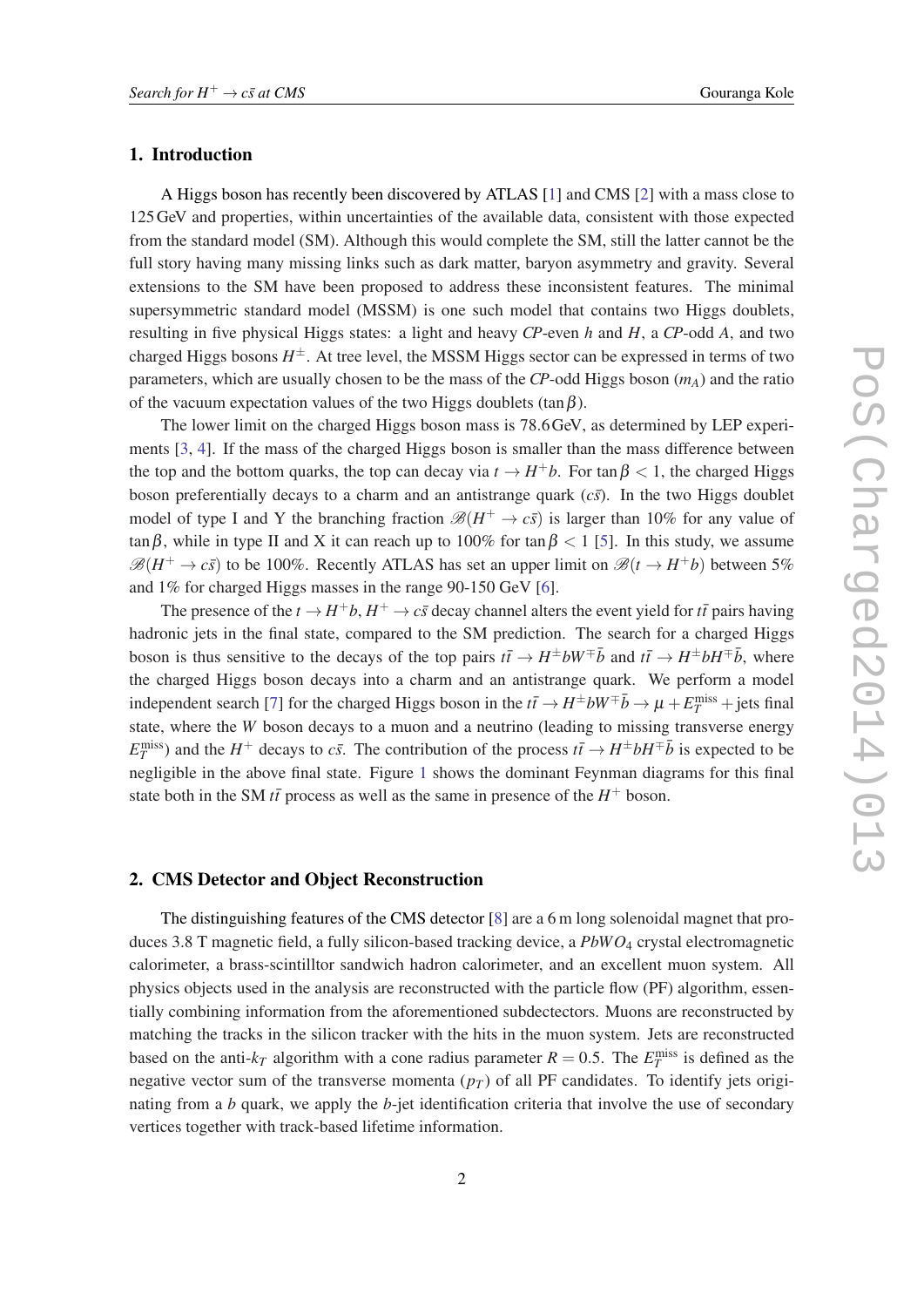<span id="page-2-0"></span>

Figure 1: Leading-order Feynman diagrams for (left) the SM  $t\bar{t}$  production at LHC in the muon final state, and (right) the same in presence of the charged Higgs boson [[7\]](#page-5-0).

#### 3. Backgrounds

Different backgrounds such as  $t\bar{t}$ , *W*+jets and *Z*+jets are generated with Madgraph 5 [\[9\]](#page-5-0) in-terfaced with Pythia 6.4 [[10\]](#page-5-0). The UE tuning  $Z2^*$  [[11\]](#page-6-0) and CTEQ6M [[12\]](#page-6-0) PDFs are used. The  $t\bar{t}$ events are estimated from the next-to-next-to-leading-order (NNLO) SM prediction with a production cross section of  $245.8 \pm 6.0$  pb. The single top processes are calculated using Powheg [[13\]](#page-6-0). The *W*+jets background is calculated at NNLO with FEWZ3.1 [[14\]](#page-6-0), while *Z*+jets and single top events are also normalized to NNLO cross-section calculations. The signal  $t\bar{t} \to H^{\pm} bW^{\mp} \bar{b}$  sample is generated with Pythia 6.4 and normalized using the same production cross section as the SM  $t\bar{t}$ . The cross sections of diboson backgrounds (*WW*, *W Z* and *ZZ*) are computed with MCFM [[15\]](#page-6-0).

#### 4. Event Selection and Analysis

We select events with a well-identified muon having  $p_T > 25$  GeV and pseudorapidity  $|\eta|$ 2.1. The muon is required to be isolated from the surrounding hadronic activity by imposing a PF-based relative isolation criterion, *Irel* < 0.12 [[7](#page-5-0)]. Any event that contains an additional muon or electron with  $p_T > 10$  GeV and  $|\eta| < 2.5$  passing a loose isolation requirement,  $I_{rel} < 0.3$ , is rejected. For a consistent data-MC matching, the trigger, muon ID and isolation scale factors are applied to MC events as a function of muon  $p<sub>T</sub>$  and  $\eta$ . These scale factors are derived using a tag and probe technique based on  $Z \rightarrow \mu\mu$  events. Events are required to have at least four jets with  $p_T$   $>$  30 GeV and  $|\eta|$   $<$  2.5, where two of them arise from top quarks and the other two from  $W/H^\pm$ boson. Owing to the missing neutrino in the final state, we require the event to have  $E_T^{\text{miss}} > 20 \,\text{GeV}$ . This criterion also helps in suppressing the QCD multijet and *Z*+jets backgrounds, where there is no real source of  $E_T^{\text{miss}}$ . A kinematic fit is used to reconstruct  $t\bar{t}$  events from the final states resulting in an improved mass resolution for the hadronically decaying boson. This fit constrains the event to the hypothesis for a production of two top quarks, each one decaying to a *W* boson and a *b* quark. As indicated above, one of the *W* bosons decays into a muon-neutrino pair, while the other boson (*W* in SM  $t\bar{t}$  or  $H^+$  for the signal) decays into a quark-antiquark pair. As we are interested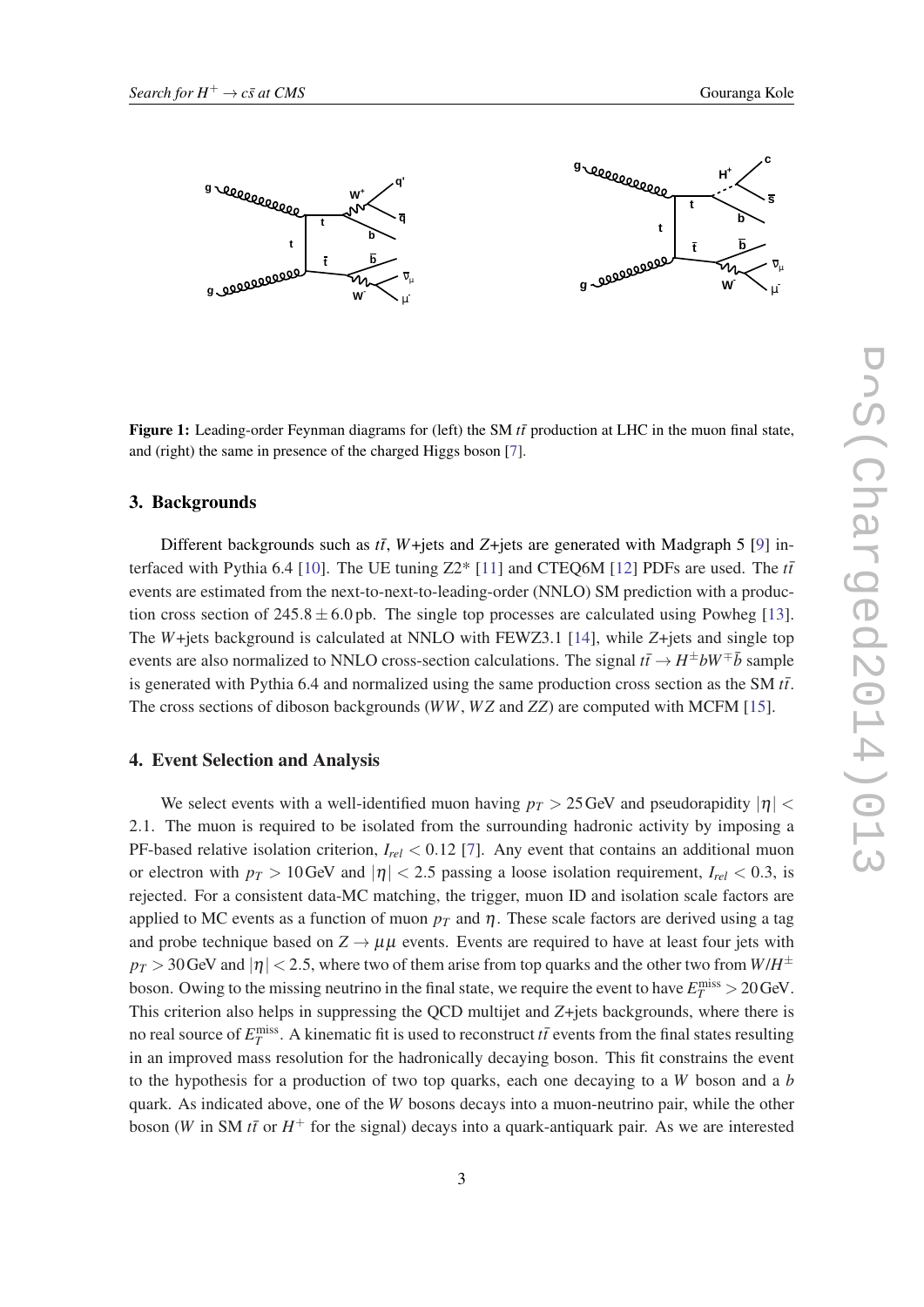in the reconstruction of the  $W/H^+$  boson mass, we constrain the reconstructed mass of the two top quarks to 172.5GeV in the fit. Only jets passing the *b*-tagging requirement are considered as candidates for the *b* quarks in the *tt*¯ hypothesis, while all other jets are considered as candidates for the light quarks in the boson's hadronic decay. For each event, the assignment that gives the best fit probability is finally retained. As the top  $p<sub>T</sub>$  spectrum is found to be softer in simuations compared to the data, we reweight the  $t\bar{t}$  MC events according to the scale factors derived based on Ref. [[16\]](#page-6-0).

Figure 2 (left) shows the *W* and  $H^+$  boson mass distributions obtained from the kinematic fit after full event selection with MC simulated samples. As evident from the plot, the kinematic fit significantly improves the dijet mass resolution, which is crucial in separating the  $H^+$  from the *W* peak. Figure 2 (right) shows the transverse mass  $(m<sub>T</sub>)$  distribution of the system comprising the muon and  $E_T^{\text{miss}}$ , which shows a good agreement between data and expected SM background from MC simulations.



**Figure 2:** (Left) Invariant mass distributions of the dijet system decaying to  $c\bar{s}$  obtained from a kinematic fit for the SM *tt*<sup> $\bar{t}$ </sup> events and the same in the presence of  $H^+$  ( $m_H = 120$ GeV) after all selections with MC simulated samples. (Right) the  $m<sub>T</sub>$  distribution after the kinematic fit and all other selections [\[7](#page-5-0)].

#### 5. Systematic Uncertainties

The uncertainty in the jet energy scale (JES) is the leading source of systematic uncertainty in this analysis, since we are using the dijet mass as the final discriminator. It is estimated as a function of the jet  $p_T$  and  $\eta$  according to Ref. [\[17](#page-6-0)], and is then propagated to  $E_T^{\text{miss}}$ . The uncertainty in JES changes both the event yield and shape of the dijet  $(W \text{ or } H^+)$  mass distribution. To estimate the uncertainty in the dijet mass distribution, the jet momenta are scaled according to the JES uncertainty by  $\pm 1\sigma$ . The difference in the dijet shape used as a shape uncertainty in the limit calculation. The uncertainty in *b*-tagging efficiency and light-jet misidentification probability is another major source of uncertainty, as our selection requires two *b*-tagged jets. The theoretical uncertainties on the cross sections of various processes are also considered. The uncertainty in the production cross section of the  $t\bar{t}$  process, which is common to both SM  $t\bar{t}$  and signal channel, is an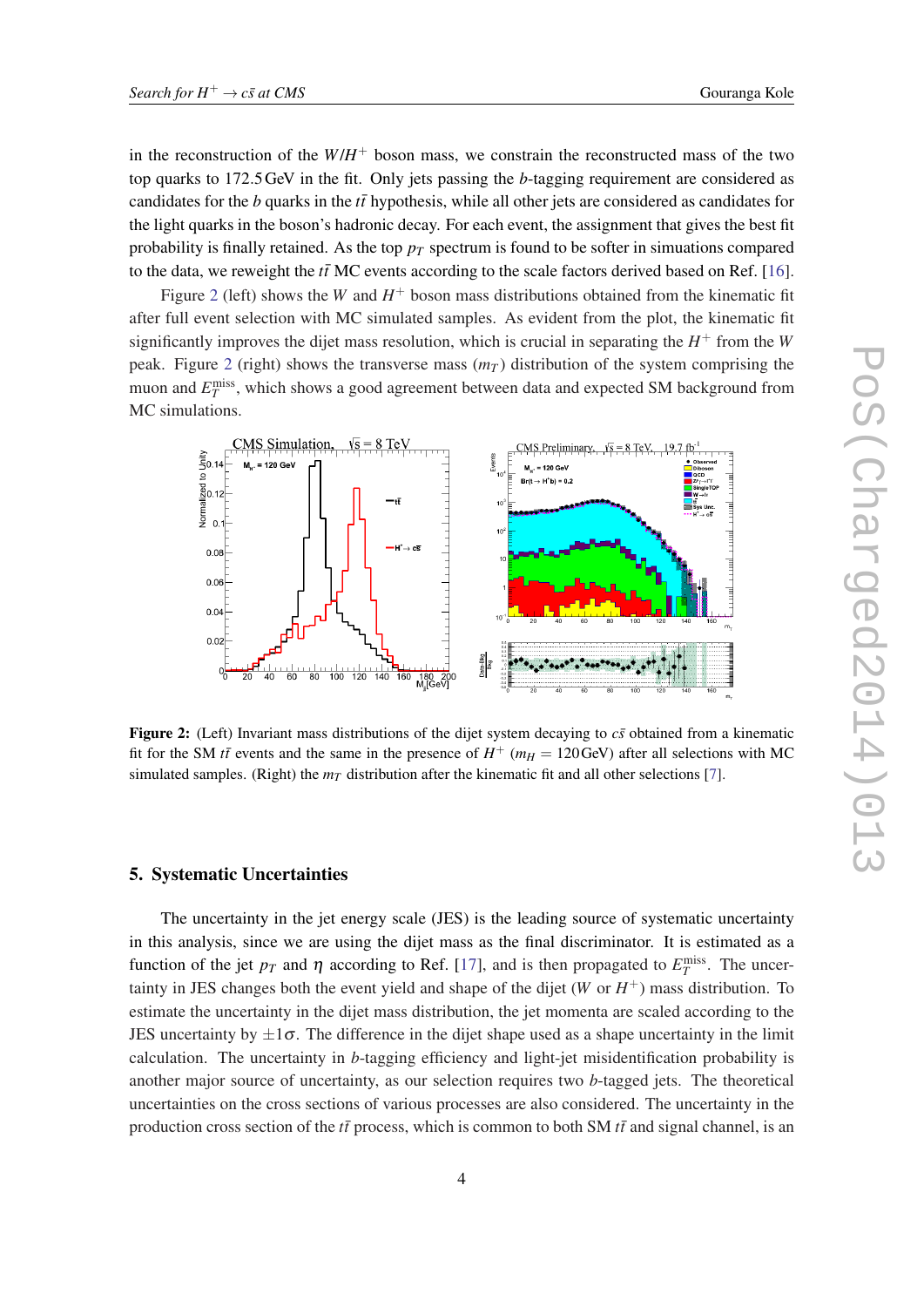important source of uncertainty. The uncertainty due to the variation of renormalization and factorization scales used in  $t\bar{t}$  simulations is studied by simultaneously changing the nominal scale values by factors of 0.5 and 2.0. An additional shape nuisance is also taken into account as the uncertainty due to matching thresholds used for interfacing the matrix elements generated with Madgraph and Pythia parton showering. The thresholds are changed from the default value of 20GeV down (up) to 10 (40) GeV. Other bin-by-bin uncertainties are also applied to all backgrounds. Further, a nuisance parameter corresponding to the uncertainty in the top  $p<sub>T</sub>$  reweighting is considered. Finally, the uncertainty in the integrated luminosity is estimated to be 2.6%.

### 6. Results and Summary

The event yields after all selections are listed in Table 1 along with their statistical and systematic uncertainties. The expected number of signal events from the  $t\bar{t} \rightarrow H^{\pm}bW^{\mp}\bar{b}$  (*HW*) process for  $\mathcal{B}(t \to H^+b) = 20\%$  is also presented in the table. Assuming that any excess or deficit of

Table 1: Expected signal and background events are provided with their statistical and systematic uncertainties. The number of events observed in the 19.7 fb<sup>-1</sup> of data is also presented.

| Source                                                        | $N_{events}$ ± uncertainty |
|---------------------------------------------------------------|----------------------------|
| $HW, M_H = 120$ GeV, $\mathcal{B}(t \rightarrow bH^+) = 20\%$ | $3670 \pm 503$             |
| SM $t\bar{t}$                                                 | $16911 \pm 2163$           |
| $W + jets$                                                    | $242 \pm 52$               |
| $Z + jets$                                                    | $29 + 5$                   |
| Single top                                                    | $463 \pm 50$               |
| <b>Dibosons</b>                                               | $5 + 1$                    |
| Total background                                              | $17651 \pm 2164$           |
| Data                                                          | 17759                      |

events in data, when compared with the expected background contribution, is due to the potential signal  $t \to H^+b$ ,  $H^+ \to c\bar{s}$  decay, the difference between the observed number of data events and the predicted background contribution ( $\Delta N$ ) can be given as a function of  $x = \mathcal{B}(t \to H^+b)$  via:

$$
\Delta N = N_{t\bar{t}}^{obs} - N_{t\bar{t}}^{SM} = 2x(1-x)N_{t\bar{t}}^{HW} + [(1-x)^2 - 1]N_{t\bar{t}}^{SM}
$$
(6.1)

Here,  $N_{t\bar{t}}^{HW}$  is estimated from MC simulations forcing the first top quark to decay to  $H^{\pm}b$  and the second one to  $W^{\pm}b$ , and  $N_{t\bar{t}}^{SM}$  is also calculated based on simulations, as given by the SM  $t\bar{t}$ entry in Table 1. Note that Eq. (6.1) is applicable to any new physics model as there is no explicit dependence on any MSSM parameter. Therefore, our obtained limit in absence of a significant excess or deficit will be model independent in nature.

The LHC-wide CLs method [\[18](#page-6-0), [19\]](#page-6-0) is used to obtain an upper limit on  $x = \mathcal{B}(t \to H^+b)$  at the 95% confidence level (CL) using Eq. (6.1). The dijet mass distribution shown in Fig. [3](#page-5-0) is used in a binned maximum-likelihood fit to extract a possible signal. The upper limit on  $\mathcal{B}(t \to H^+b)$ as a function of  $m_{H^+}$  is shown in Fig. [3](#page-5-0). The observed limit agrees well with the expected limit within one standard deviation.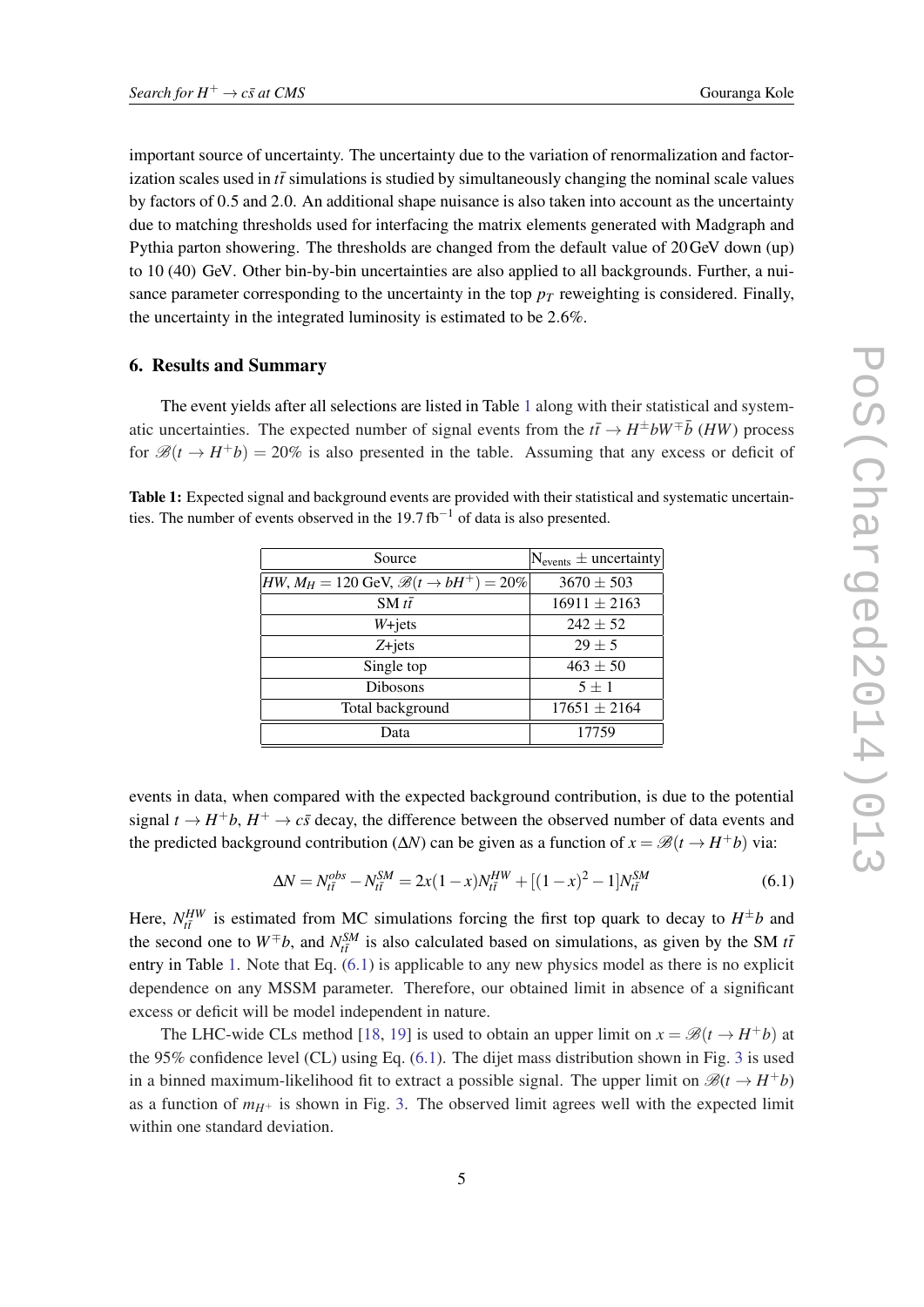<span id="page-5-0"></span>

Figure 3: (Left) Dijet mass distributions of the hadronically decaying boson after the maximum likelihood fit. (Right) Exclusion limit on  $\mathcal{B}(t \to H^+b)$  as a function of  $M_{H^+}$  assuming  $\mathcal{B}(H^+ \to c \bar{s}) = 100\%$  [7].

A search has been performed for a light charged Higgs boson produced in a top quark decay, subsequently decaying into  $c\bar{s}$ . The total integrated luminosity of 19.7 fb<sup>-1</sup> recorded by CMS at √  $\sqrt{s}$  = 8 TeV are used in the search. In absence of any signal on the dijet invariant mass distribution of the  $H^+ \to c\bar{s}$  candidate events, we set a model-independent 95% CL upper limit on the branching fraction  $\mathcal{B}(t \to H^+b)$  assuming  $\mathcal{B}(H^+ \to c\bar{s}) = 100\%$ . The obtained limits are in the range of 2−7% for a charged Higgs mass between 90 and 160GeV.

#### Acknowledgments

I thank the organizers and CMS collaboration for giving me an opportunity to deliver a talk at this conference.

#### References

- [1] G. Aad *et al.* (ATLAS Collaboration), Phys. Lett. B 716, 1 (2012).
- [2] S. Chatrchyan *et al.* (CMS Collaboration), Phys. Lett. B **716**, 30 (2012).
- [3] P. Achard *et al.* (L3 Collaboration), Phys. Lett. B **575**, 208 (2003).
- [4] A. Heister *et al.* (ALEPH Collaboration), Phys. Lett. B **543**, 1 (2002).
- [5] M. Aoki, S. Kanemura, K. Tsumura, and K. Yagyu, Phys. Rev. D 84, 055028 (2011).
- [6] G. Aad, *et al.* (ATLAS Collaboration), Phys. J. C 736, (2013).
- [7] CMS Collaboration, CMS-PAS-HIG-13-035, *http://cds.cern.ch/record/1728343*
- [8] S. Chatrchyan et al. (CMS Collaboration), JINST 3, S08004 (2008).
- [9] J. Alwall *et al.*, JHEP 1106 (2011) 128.
- [10] T. Sjostrand, S. Mrenna and P. Z. Skands, JHEP 0605 (2006) 026.